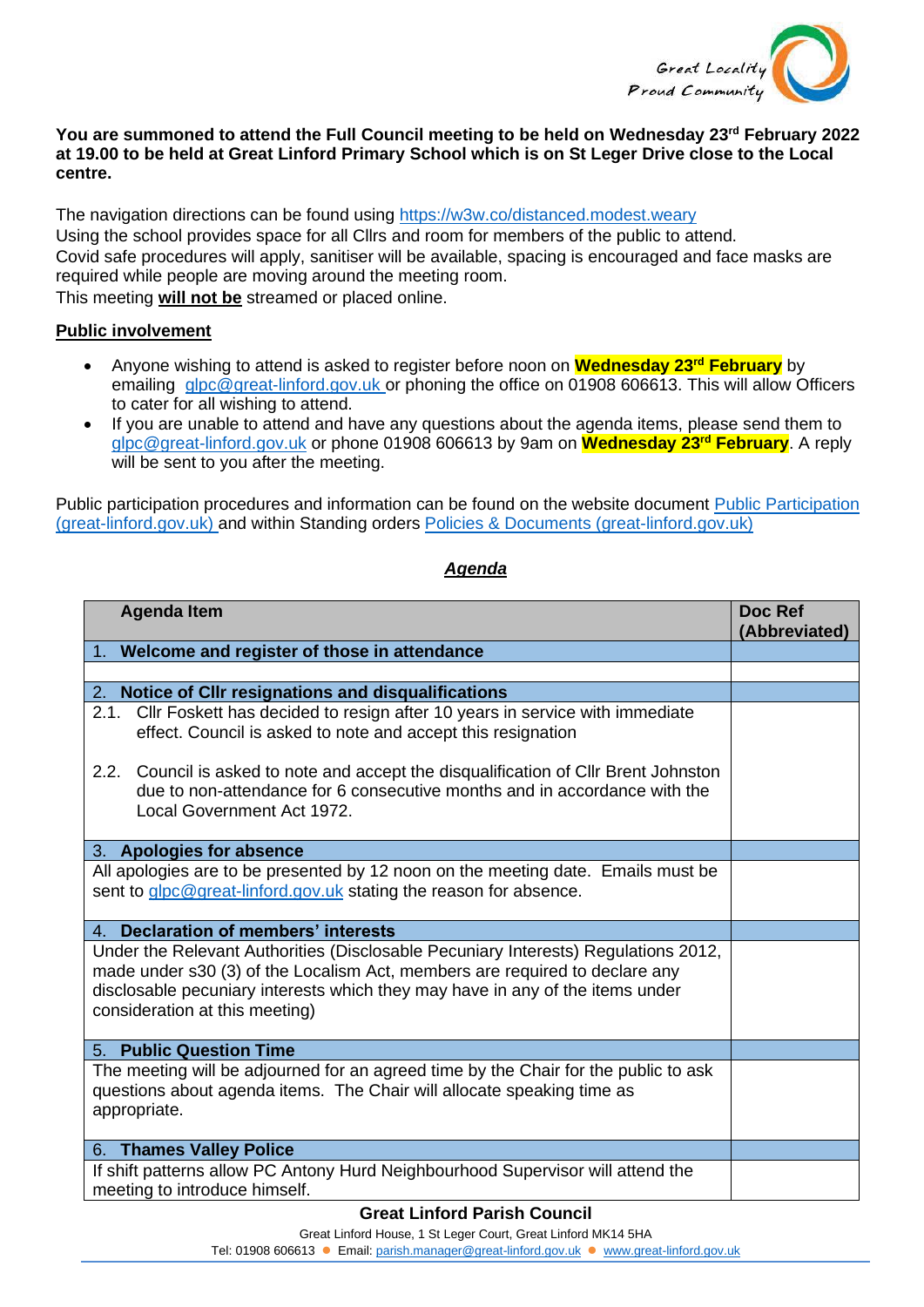

| <b>Agenda Item</b>                                                                                                                                                                                                                                                                                                                                                                                                                 | Doc Ref<br>(Abbreviated)   |
|------------------------------------------------------------------------------------------------------------------------------------------------------------------------------------------------------------------------------------------------------------------------------------------------------------------------------------------------------------------------------------------------------------------------------------|----------------------------|
|                                                                                                                                                                                                                                                                                                                                                                                                                                    |                            |
| 7. Minutes of the previous meeting                                                                                                                                                                                                                                                                                                                                                                                                 |                            |
| 7.1. Council is asked to agree the minutes of the last meeting held on 26 <sup>th</sup><br>January 2022 are a true record.                                                                                                                                                                                                                                                                                                         | Doc ref 7.1                |
| 7.2. Council is provided with an update of the outstanding Resolutions and asked<br>to review and ask any questions.                                                                                                                                                                                                                                                                                                               | Doc ref 7.2                |
| 8. Committee minutes<br>Council is asked to affirm that each of the recent Committee meetings has fulfilled its remit by<br>recording its deliberations in their draft minutes. Council is asked to consider any<br>recommendations proposed by the Committee that requires Council approval. These are highlighted<br>within their minutes or specifically noted in this agenda.                                                  |                            |
| 8.1. Confirm the draft minutes of the Planning Committee on 8th February 2022.<br>8.2. Confirm the draft minutes of the Community Services Committee on the 14th of<br>February 2022.                                                                                                                                                                                                                                              | Doc ref 8.1<br>Doc ref 8.2 |
| 9. Planning Application                                                                                                                                                                                                                                                                                                                                                                                                            |                            |
| The application below should be reviewed by Council as comments are<br>required before the next Planning committee meeting. A report is presented for<br>consideration.<br>9.1. 22/00223/FUL 1 Bec Lane Bolbeck Park. Erection of single storey front<br>extension. Cllr J Whelan proposes that GLPC objects to the planning<br>application due to appropriate scale and amenity scene. Memo ad other<br>information are provided. | Doc ref 9.1                |
| 10. Finances transactions                                                                                                                                                                                                                                                                                                                                                                                                          |                            |
| 10.1. Month's Finance Report and payments - Cllr Kupczyk proposes<br>acceptance of the financial report and association payments which have<br>been duly reviewed and checked and they are presented for council<br>agreement.<br>Detailed finance transactions are listed in a separate report for Cllrs to<br>review.                                                                                                            | Doc ref 10.1               |
| 11. GLPC updates                                                                                                                                                                                                                                                                                                                                                                                                                   |                            |
| 11.1. Conniburrow Update<br>11.1.1. Parish Manager will provide an update on this project<br>11.1.2. Cllr Widdowson proposes that a project fund to cater for additional                                                                                                                                                                                                                                                           |                            |
| expenditure should be set up. It is proposed that £10,000 is set aside from<br>the rolling fund. It is proposed that the Parish Manager have delegated<br>responsibility for this budget with support from three other Councillors<br>11.2. Staffing updates – PM will provide an update on resourcing<br>11.3. Enforcement actions and successes to date – PM will provide an update                                              |                            |
|                                                                                                                                                                                                                                                                                                                                                                                                                                    |                            |
| 12. Councillor Training and access to information<br>12.1. Update on training opportunities and materials to support Councillors<br>12.2. S137, powers & duties and grants - guidance for Cllrs                                                                                                                                                                                                                                    |                            |
| 13. Meeting Updates                                                                                                                                                                                                                                                                                                                                                                                                                |                            |
| 13.1. With the lifting of covid restrictions CIIr M Whelan is proposing that all GLPC<br>meetings are held at the Parish Office. To enable meetings to be streamed<br><b>Great Linford Parish Council</b>                                                                                                                                                                                                                          | Doc ref 13.1               |